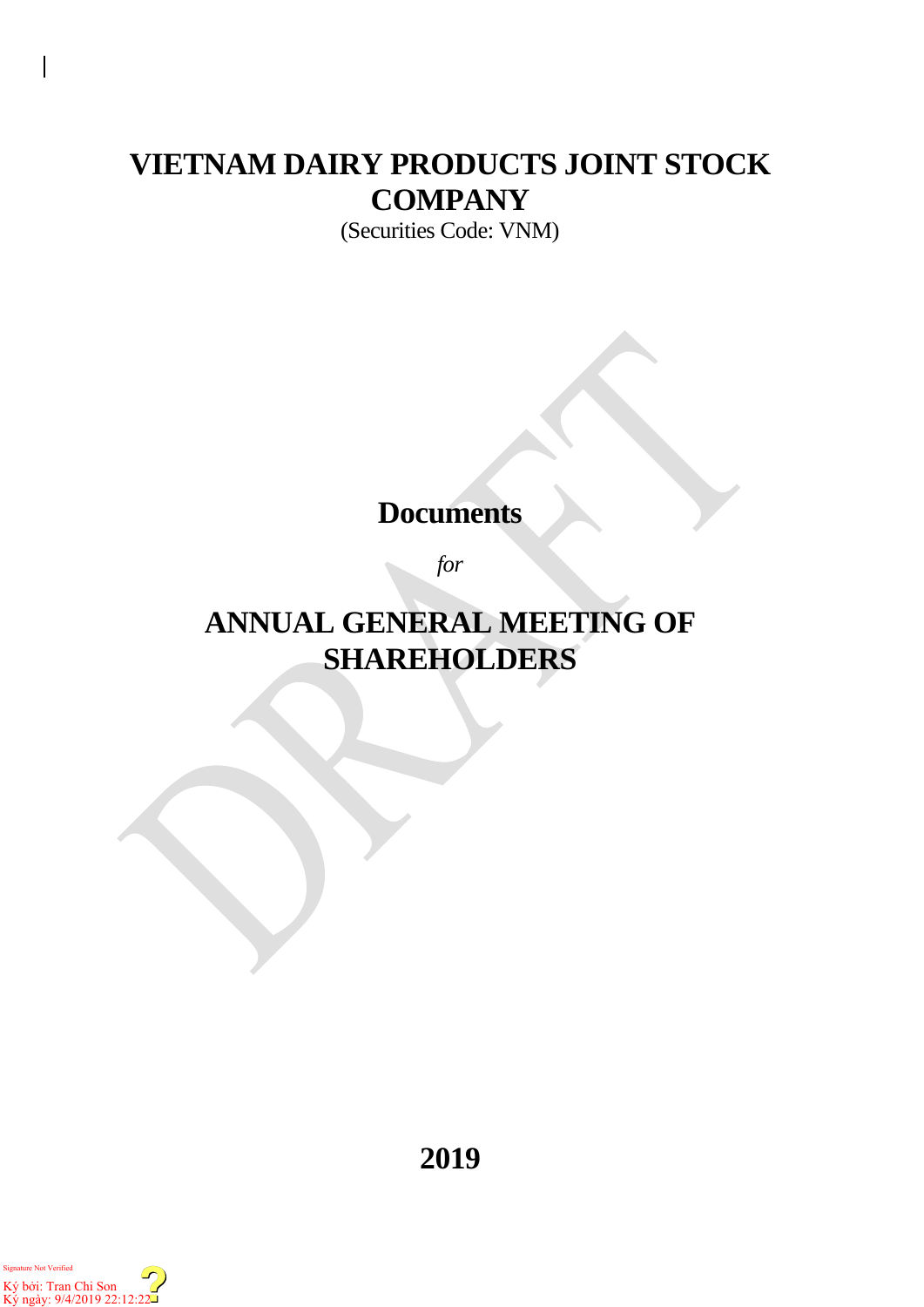## MEETING ADENDA **THE ANNUAL GENERAL MEETING OF 2019 19 April 2019**

 $\overline{\phantom{a}}$ 

| No.            | <b>Agenda</b>                                                         | <b>Time</b>   |  |  |
|----------------|-----------------------------------------------------------------------|---------------|--|--|
|                | <b>PROCEDURES</b><br>I.                                               |               |  |  |
| $\mathbf{1}$   | - Welcoming guests                                                    | 7h30          |  |  |
| $\overline{2}$ | - Proclaiming the reason for AGM and introducing delegates            | 8h30          |  |  |
| $\overline{3}$ | - Announcing an eligible shareholder quorum for AGM (% of             | $8h35 - 8h45$ |  |  |
|                | shareholders' attendance)                                             |               |  |  |
| $\overline{4}$ | - Introducing the Chairperson of the AGM                              |               |  |  |
| 5              | - Nominating and approving the AGM's secretary                        |               |  |  |
| 6              | - Approving the AGM's agenda                                          |               |  |  |
| $\overline{7}$ | - Electing the Ballot-count Committee                                 |               |  |  |
|                |                                                                       |               |  |  |
|                | II.<br><b>AGM AGENDA</b>                                              |               |  |  |
|                | The BoD presents their report                                         | $8h45 - 9h$   |  |  |
|                | Operation of the Company in 2018                                      |               |  |  |
|                | Board's activities in 2018                                            |               |  |  |
|                | Report of the Audit Committee                                         |               |  |  |
|                | The BoD submits the issues to the AGM for approval                    | $9h - 11h$    |  |  |
|                | The 2018 audited financial statements<br>1                            |               |  |  |
|                | BoD's report<br>$\overline{2}$                                        |               |  |  |
|                | Dividend payment for the fiscal year of 2018<br>3                     |               |  |  |
|                | Revenue & profit plan for 2019<br>$\overline{4}$                      |               |  |  |
|                | Dividend payment plan for the fiscal year of 2019<br>5                |               |  |  |
|                | Selection of the independent auditor for the fiscal year of 2019<br>6 |               |  |  |
|                | BoD's fees in 2019<br>$\overline{7}$                                  |               |  |  |
|                | <b>Additional business line</b><br>8                                  |               |  |  |
|                | 9<br>Amendment of the Charter                                         |               |  |  |
|                | <b>Questions &amp; Answers</b>                                        |               |  |  |
|                |                                                                       |               |  |  |
|                | <b>VOTING</b><br>Ш.                                                   |               |  |  |
| 1              | Voting                                                                | $11h - 11h45$ |  |  |
| $\overline{2}$ | Voting result                                                         |               |  |  |
|                |                                                                       |               |  |  |
| 1              | <b>CLOSING</b><br>IV.<br>Approving the resolution of the AGM of 2018  | 11h45         |  |  |
| $\overline{2}$ | Closing the AGM                                                       | 12h00         |  |  |
|                |                                                                       |               |  |  |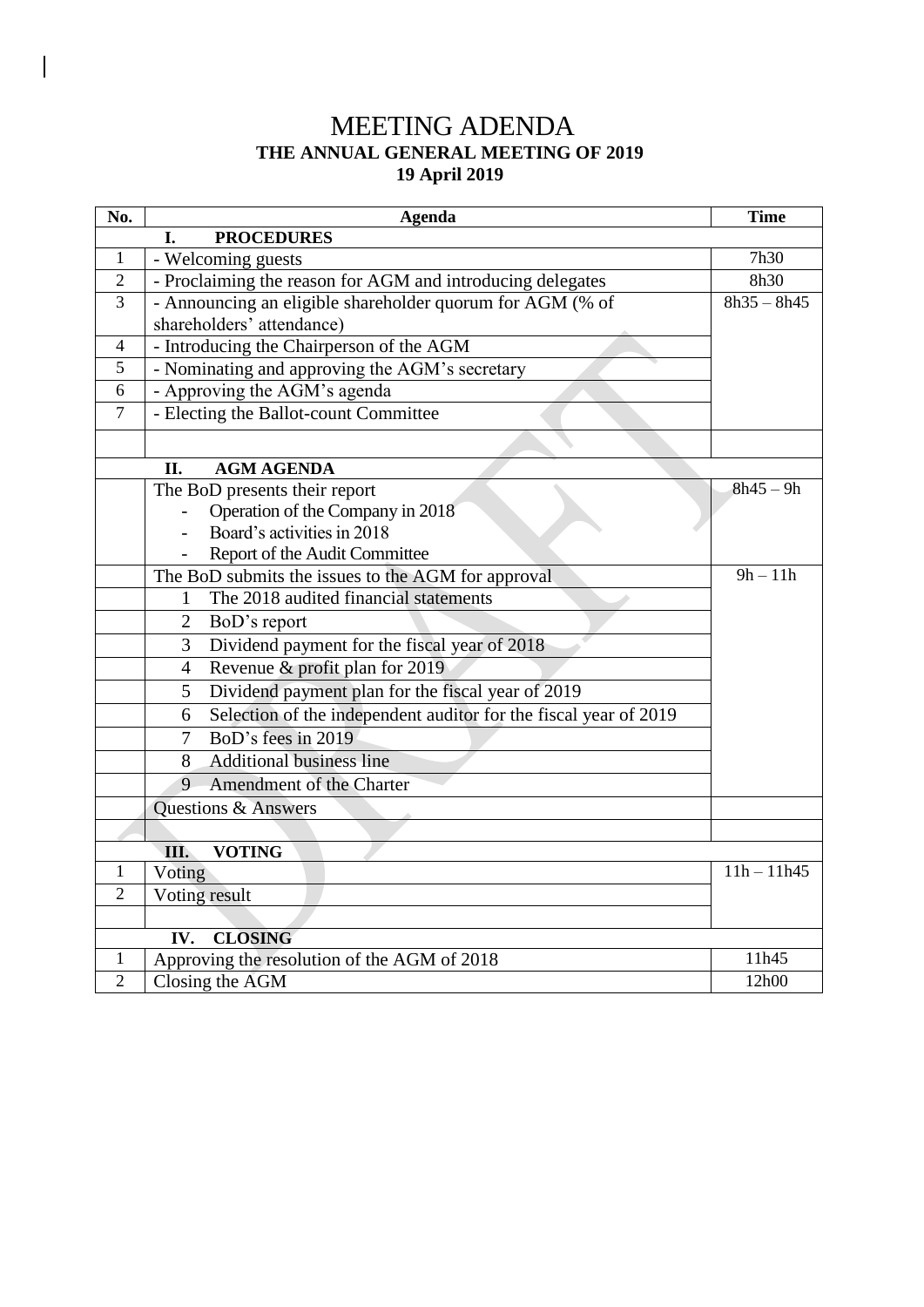#### **1. THE AUDITED FINANCIAL STATEMENTS FOR THE FISCAL YEAR OF 2018**

*(Please refer to the Annual Report of 2018)*

### **2. REPORTS OF THE BOARD**

*(Please refer to the Annual Report of 2018)*

- Operation of the Company in 2018
- Board's activities in 2018
- Report of the Audit Committee

### **3. DIVIDEND PAYMENT FOR THE FISCAL YEAR OF 2018**

Based on the 2018 AGM resolution, the BOD has made two interim dividend payments as follows:

- Completed the 1<sup>st</sup> interim dividend payment as follows:
	- Dividend ratio : 2,000 VND/share.
	- Record date : 06 September 2018.
	- Payment date : 26 September 2018.
- Completed the  $2<sup>nd</sup>$  interim dividend payment as follows:
	- Dividend ratio : 1,000 VND/share.
	- Record date : 28 December 2018.
	- Payment date : 28 February 2019.
- Therefore, the BoD would like to propose to the AGM 2019 to approve the final dividend for the fiscal year of 2018 as follows:
	- Dividend ratio : 1.500 VND/share.
	- Record date : 06 June 2019.
	- Payment date : 26 June 2019.

The dividend policy as approved by the AGM is at least 50% of the net profit. The actual pay-out ratios of 2017 – 2018 are as follows (dividend announced for each fiscal year):

| Year | Dividend<br>(billion dong) | Conso. net profit<br>(billion dong) $(*)$ | Pay-out<br>ratio |
|------|----------------------------|-------------------------------------------|------------------|
| 2017 | 7,256                      | 10,296                                    | 70%              |
| 2018 | 7,256                      | 10.227                                    | 71%              |

*Note: (\*) profit attributable to the parent company's shareholders*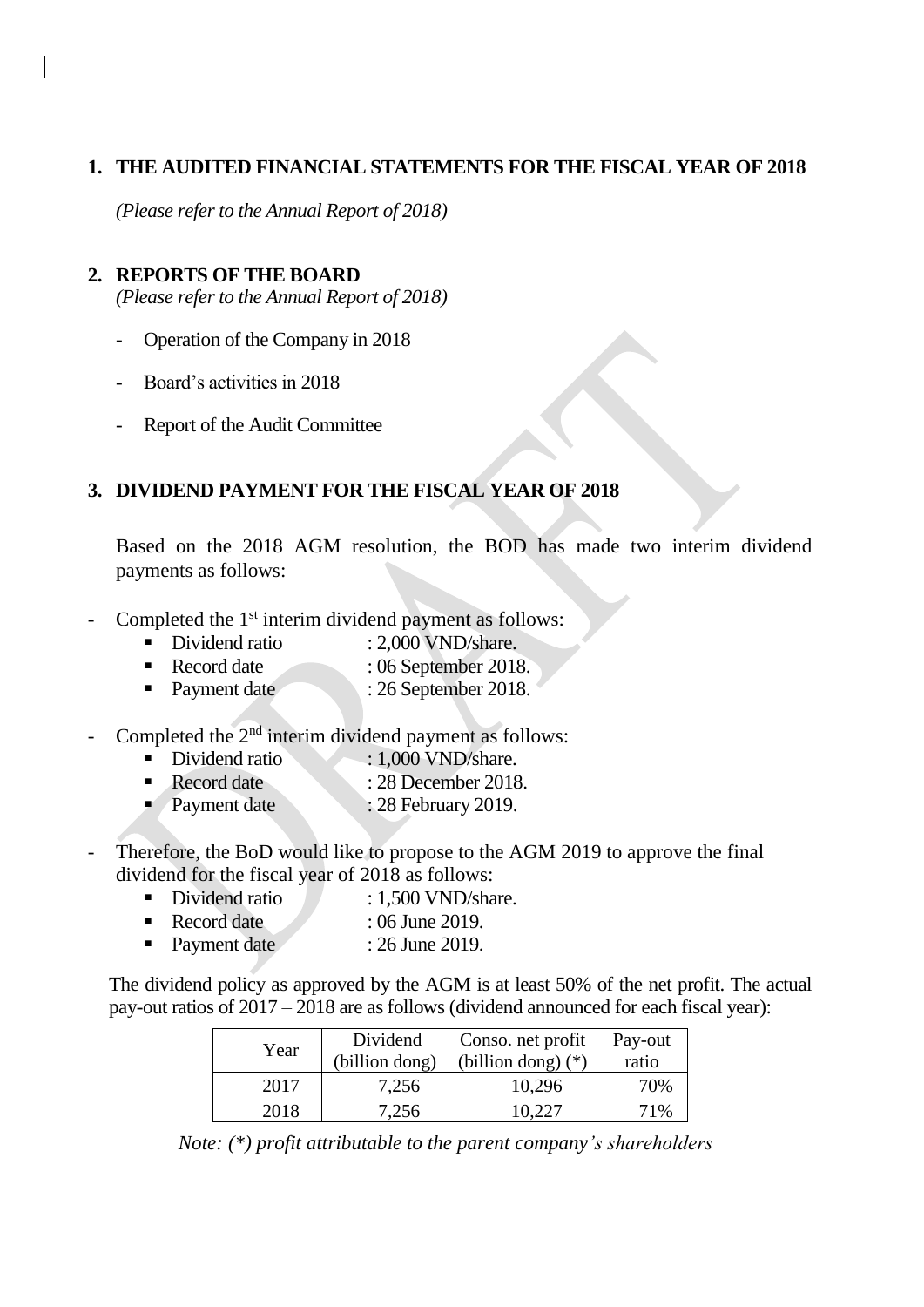#### **4. PLAN OF 2019 REVENUE AND PROFIT (CONSOLIDATED)**

- According to VAS

|                        |                  |               | Growth         |               |
|------------------------|------------------|---------------|----------------|---------------|
|                        |                  | 2018          | <b>Billion</b> | $\frac{0}{0}$ |
| (Billion VND)          | <b>2019 Plan</b> | <b>Actual</b> | dong           |               |
| <b>Total Revenue</b>   | 56,300           | 52,629        | 3,671          | 7.0%          |
| Profit before tax      | 12,650           | 12,052        | 598            | 5.0%          |
| Profit after tax $(*)$ | 10,480           | 10,227        | 253            | 2.5%          |

*Note: (\*) profit attributable to the parent company's shareholders.*

#### **5. DIVIDEND PAYMENT PLAN FOR THE FISCAL YEAR OF 2019**

Dividend shall be paid in cash at a minimum of 50% of net profit. The details are as follows:

- The 1<sup>st</sup> interim dividend payment: 2,000 VND/share, to be paid in September 2019
- The 2<sup>nd</sup> interim dividend payment: 1,000 VND/share, to be paid in February 2020
- The final dividend: To be decided by the AGM during the AGM of next year

#### **6. SELECTION OF INDEPENDENT AUDITOR FOR THE FISCAL YEAR OF 2019**

The BoD proposes to the AGM to select KPMG Vietnam Ltd Co (KPMG) as theIndependent Auditor for the fiscal year of 2019.

#### **7. BOARD'S FEE FOR THE FISCAL YEAR OF 2019**

The BOD proposes to the AGM to approve the BoD's fees of 25 billion dong, based on the number of 11 Board members, equal to the fee of 2018. This fee shall be calculated and paid based on actual number of Board members.

#### **8. AMENDING THE BUSINESS LINES**

Propose to supplement the activities of *"buying and selling sugar (not operating at the head office)"* into the business line of "Wholesaling food" (Code 4632).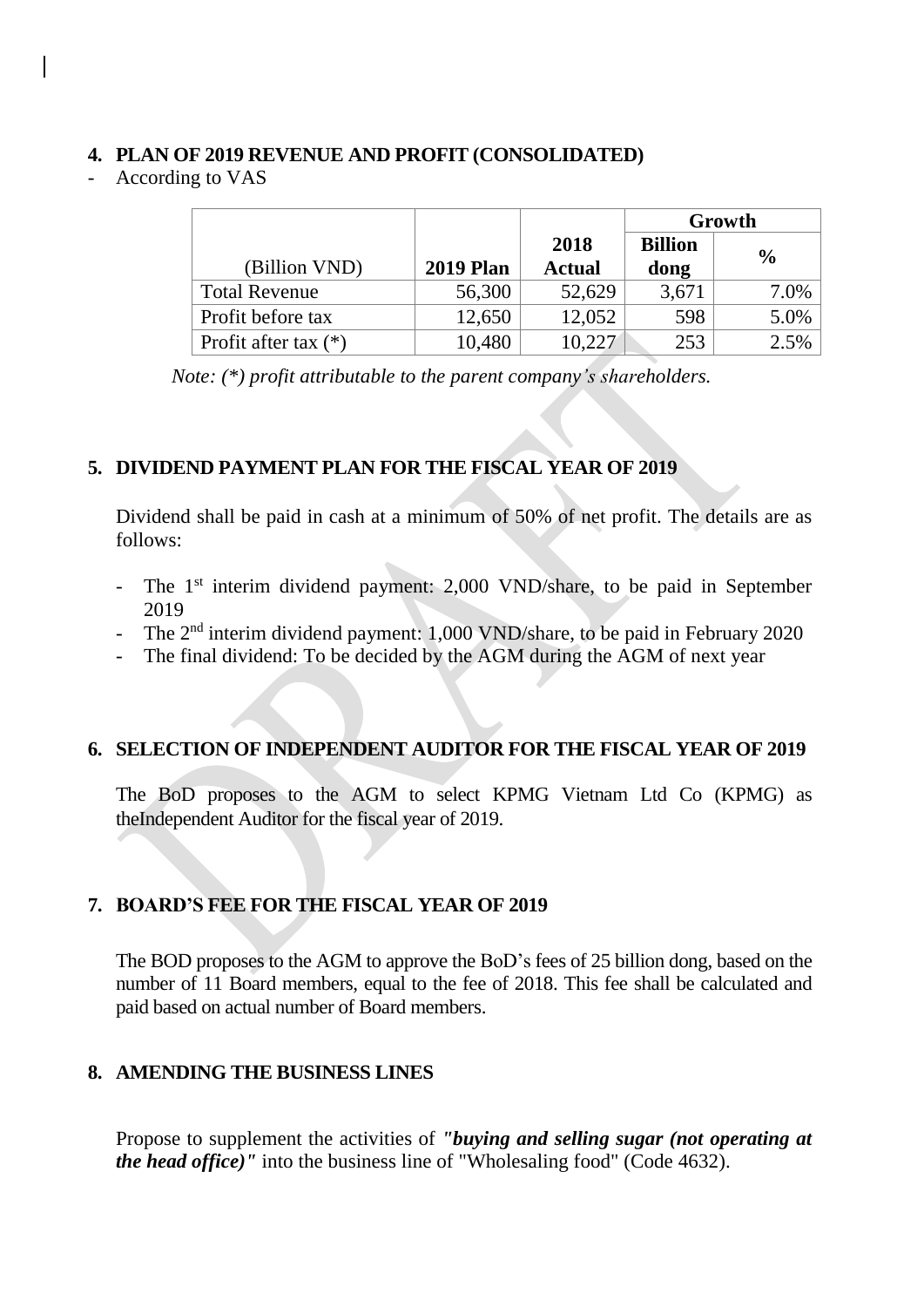| Code | <b>Business line</b>                                                                                                                                                                                                                                                                                                                                                           |
|------|--------------------------------------------------------------------------------------------------------------------------------------------------------------------------------------------------------------------------------------------------------------------------------------------------------------------------------------------------------------------------------|
| 4632 | Wholesaling food<br>Details: Wholesaling cakes, canned milk, powdered milk, nutrition<br>powder and other dairy products. Buying and selling processed food<br>(not operating at the head office), buying and selling drinking tea<br>(not operating at the head office), buying and selling roasted-<br>grinded-filtered-dissolved coffee (not operating at the head office); |
|      | buying and selling sugar (not operating at the head office).                                                                                                                                                                                                                                                                                                                   |

Madam Mai Kieu Lien, the Chief Executive Officer and the legal representative of the company, is responsible for implementing the procedures to amend the business lines with the relevant authorities in accordance with laws & regulations.

### **9. AMENDING THE CHARTER**

The BoD proposes to the AGM to pass the new Charter, replacing the current Charter adopted on March 31<sup>st</sup> 2018, with the updated and amended contents as below: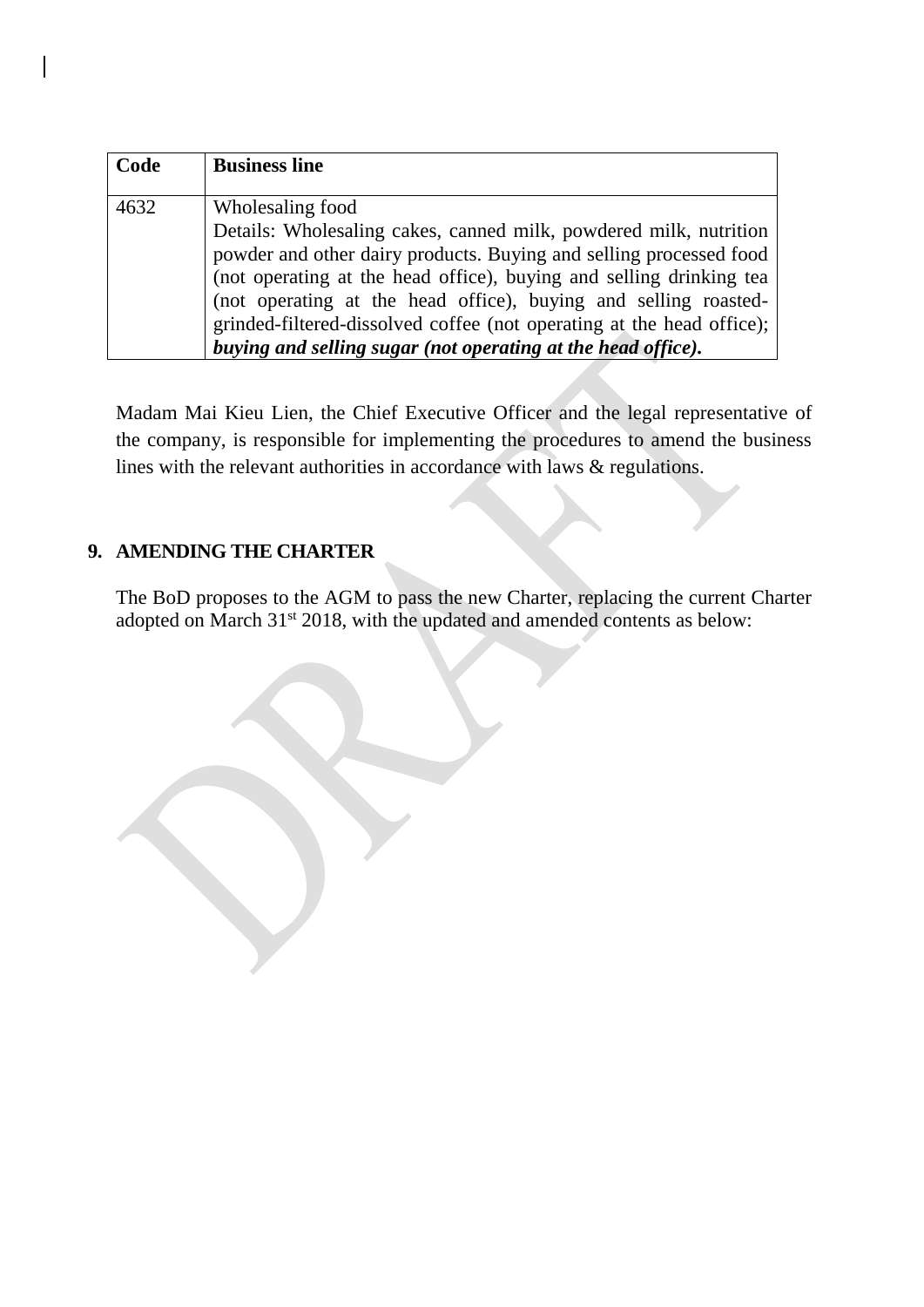| No.          | <b>Issues</b><br>that are<br>amended          | <b>Current Charter</b>                                                                                                                                                                                                                                                                                                                                                                                                                                                                                                                                                                                                                                                                                                                                                                                                                                                                                                                                                                                                                                                 | <b>Recommended changes</b><br>(the bold, italic words are the<br>amendment, supplementation)                                                                                                                                                                                                                                                                                                                                                                                                                                                                                                                                                                                                                                                                                                                                                                                                                                                                                                                    | <b>Reasons</b>                                                                                                                                                                 |
|--------------|-----------------------------------------------|------------------------------------------------------------------------------------------------------------------------------------------------------------------------------------------------------------------------------------------------------------------------------------------------------------------------------------------------------------------------------------------------------------------------------------------------------------------------------------------------------------------------------------------------------------------------------------------------------------------------------------------------------------------------------------------------------------------------------------------------------------------------------------------------------------------------------------------------------------------------------------------------------------------------------------------------------------------------------------------------------------------------------------------------------------------------|-----------------------------------------------------------------------------------------------------------------------------------------------------------------------------------------------------------------------------------------------------------------------------------------------------------------------------------------------------------------------------------------------------------------------------------------------------------------------------------------------------------------------------------------------------------------------------------------------------------------------------------------------------------------------------------------------------------------------------------------------------------------------------------------------------------------------------------------------------------------------------------------------------------------------------------------------------------------------------------------------------------------|--------------------------------------------------------------------------------------------------------------------------------------------------------------------------------|
| $\mathbf{1}$ | <b>Business</b><br>lines of<br>the<br>Company | Article 3. Lines of business,<br>business<br>philosophy<br>and<br>objective of the Company<br>"1. Lines of business of the<br>Company shall be: Retailing<br>food products in specialized<br>stores (Details: Retailing sugar,<br>milk and dairy products, cakes,<br>candies,<br>and<br>jam,<br>other<br>products made of food grains,<br>powder, starch in specialized                                                                                                                                                                                                                                                                                                                                                                                                                                                                                                                                                                                                                                                                                                | Article 3. Lines of business,<br>business<br>philosophy<br>and<br>objective of the Company<br>"1. Lines of business of the<br>Company shall be: Retailing<br>food products in specialized<br>stores (Details: Retailing sugar,<br>milk and dairy products, cakes,<br>candies,<br>jam,<br>and<br>other<br>products made of food grains,<br>powder, starch in specialized                                                                                                                                                                                                                                                                                                                                                                                                                                                                                                                                                                                                                                         | To amend in<br>conjunction with the<br>supplementation of<br>"buying and selling<br>sugar" into the business<br>line "Wholesaling<br>Food" (code 4632) as<br>stated in Item 1. |
|              |                                               | stores; Retailing other food<br>products in specialized stores);<br>Retailing beverages<br>in<br>specialized stores (Retailing<br>alcoholic<br>and<br>non-alcoholic<br>beverages in specialized stores<br>(beverages which are not for<br>use at stores) such as: Retailing<br>alcoholic beverages: brandy,<br>wine, beer; Retailing non-<br>alcoholic beverages: soft drinks<br>with sugar, gas or no gas, such<br>as: Cola cola, Pepsi cola,<br>orange, lemon or other fruit<br>Retailing<br>natural<br>juice;<br>mineral water or other pure mineral water or other pure<br>water contained in sealed<br>bottle; Retailing wine and beer<br>with low alcohol content or no<br>alcohol); Wholesaling food<br>(Details: Wholesaling cakes,<br>canned milk, powdered milk,<br>nutrition powder and other<br>dairy products. Wholesaling in<br>processed food, drinking tea,<br>roasted-grinded-filtered-<br>dissolved coffee); Wholesaling<br>beverages<br>(Details:<br>Wholesaling<br>soymilk,<br>alcohol,<br>beverages,<br>beer,<br>drinks);<br>Producing<br>various | stores; Retailing other food<br>products in specialized stores);<br>Retailing beverages<br>in<br>specialized stores (Retailing<br>alcoholic and non-alcoholic<br>beverages in specialized stores<br>(beverages which are not for<br>use at stores) such as: Retailing<br>alcoholic beverages: brandy,<br>wine, beer; Retailing non-<br>alcoholic<br>beverages:<br>soft<br>drinks with sugar, gas or no<br>gas, such as: Cola cola, Pepsi<br>cola, orange, lemon or other<br>fruit juice; Retailing natural<br>water contained in<br>sealed<br>bottle; Retailing wine and beer<br>with low alcohol content or no<br>alcohol); Wholesaling food<br>(Details: Wholesaling cakes,<br>canned milk, powdered milk,<br>nutrition powder and other<br>dairy products. Wholesaling in<br>processed food, drinking tea,<br>roasted-grinded-filtered-<br>dissolved<br>coffee,<br>sugar);<br>Wholesaling<br>beverages<br>(Details: Wholesaling soymilk,<br>beverages,<br>alcohol,<br>beer,<br>drinks); Producing<br>various |                                                                                                                                                                                |
| 2            | <b>Charter</b>                                | types of pastry from flour<br>(Details: pastry production)"<br><b>Article 5. Charter Capital,</b>                                                                                                                                                                                                                                                                                                                                                                                                                                                                                                                                                                                                                                                                                                                                                                                                                                                                                                                                                                      | types of pastry from flour<br>(Details: pastry production)"<br>Article 5. Charter Capital,                                                                                                                                                                                                                                                                                                                                                                                                                                                                                                                                                                                                                                                                                                                                                                                                                                                                                                                      | - The Company has                                                                                                                                                              |
|              | capital                                       | <b>Shares and Founding</b>                                                                                                                                                                                                                                                                                                                                                                                                                                                                                                                                                                                                                                                                                                                                                                                                                                                                                                                                                                                                                                             | <b>Founding</b><br><b>Shares</b><br>and                                                                                                                                                                                                                                                                                                                                                                                                                                                                                                                                                                                                                                                                                                                                                                                                                                                                                                                                                                         | completed the                                                                                                                                                                  |